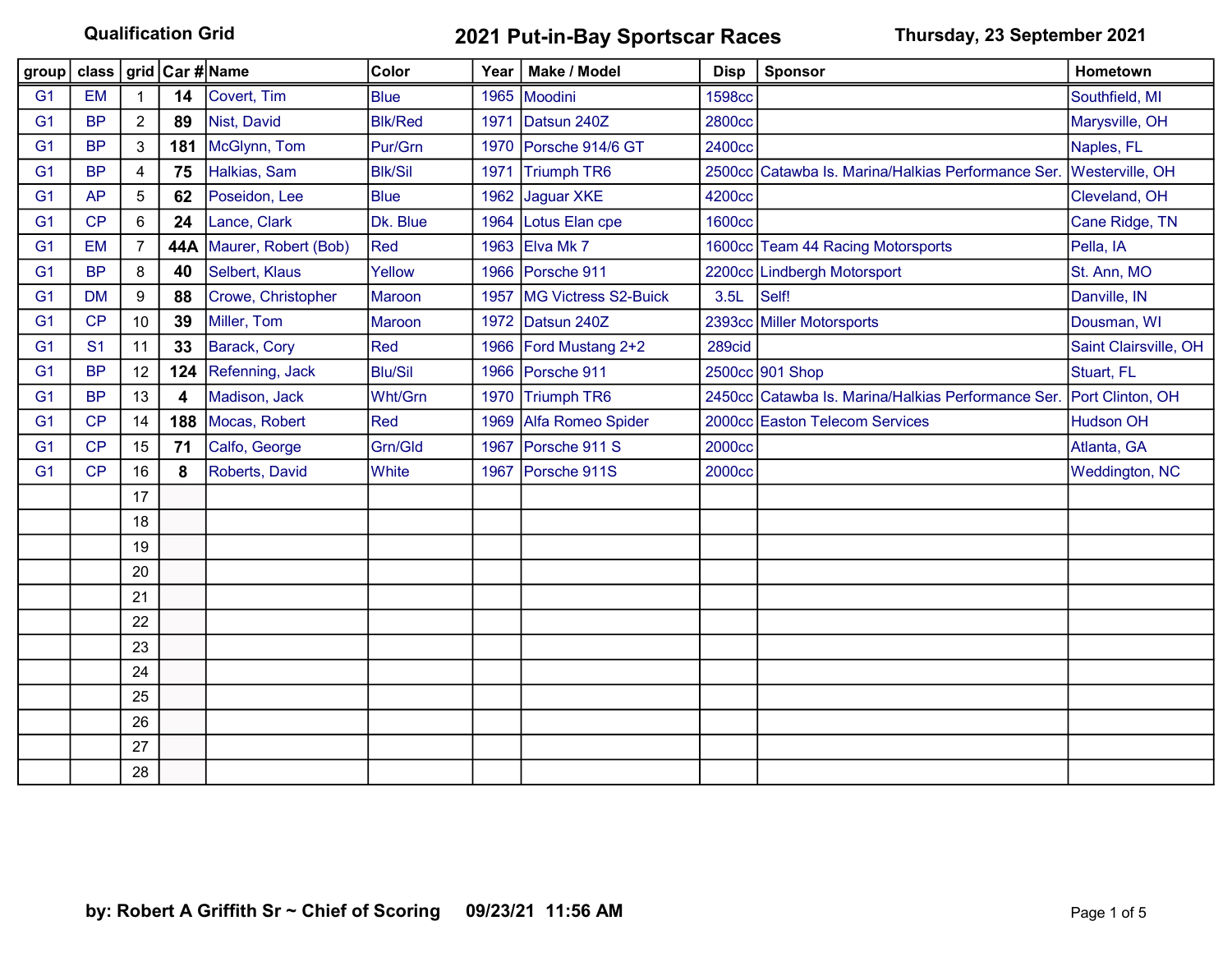## Qualification Grid 2021 Put-in-Bay Sportscar Races Thursday, 23 September 2021

|                | group   class   grid   Car # Name |                |                  |                        | Color          | Year | Make / Model            | <b>Disp</b>   | Sponsor                                           | Hometown              |
|----------------|-----------------------------------|----------------|------------------|------------------------|----------------|------|-------------------------|---------------|---------------------------------------------------|-----------------------|
| G <sub>2</sub> | S <sub>3</sub>                    |                | 11               | Limber, Greg           | Lt. Green      | 1971 | <b>VW Beetle</b>        |               | 1600cc Arbor Inn. Farmers insurance, Spectro Oils | Elyria, OH            |
| G <sub>2</sub> | EP                                | $\overline{2}$ | 97               | Vapaa, Stefan          | Yellow         | 1968 | Saab Sonett V4/rdstr    | 1500cc        |                                                   | Wilmington, DE        |
| G <sub>2</sub> | <b>FM</b>                         | 3              | 69               | Ross, Malcolm          | <b>Blu/Yel</b> |      | 1957 Lotus Eleven       | 1100cc        |                                                   | Columbus, OH          |
| G <sub>2</sub> | <b>FM</b>                         | 4              | 6                | Morgan, Ray            | Yel/Blue       |      | 1964 Merlyn Mk 6        |               | 1294cc Vintage Motorcar Restorations              | Jasper, GA            |
| G <sub>2</sub> | EP                                | 5              | 96               | School, David          | Yellow         |      | 1972 Saab Sonett        | <b>1698cc</b> |                                                   | Malone, WI            |
| G <sub>2</sub> | <b>DP</b>                         | 6              | 601              | <b>Gurolnick, Rick</b> | <b>Ivory</b>   | 1960 | Porsche 356 Rdstr       | <b>1600cc</b> |                                                   | Hawthorn Woods, IL    |
| G <sub>2</sub> | S <sub>3</sub>                    | 7              | 27               | Roberts, Pete          | Red            |      | 1966 Ford Cortina GT/TC | 1558cc ME     |                                                   | Reynoldsburg, OH      |
| G <sub>2</sub> | EP                                | 8              | 7                | School, Mark           | White          | 1971 | <b>Saab Sonett</b>      | <b>1698cc</b> |                                                   | Appleton, WI          |
| G <sub>2</sub> | <b>DP</b>                         | 9              | 68               | Warner, Thomas         | Yellow         | 1959 | Porsche 356A cpe        |               | 1620cc World Resource Solutions Corp.             | Delaware, OH          |
| G <sub>2</sub> | EP                                | 10             | 824              | Sukey, Jason           | White          | 1971 | Triumph GT6             |               | 1998cc JS Performance Motoring, LLC               | Amherst, OH           |
| G <sub>2</sub> | <b>S2</b>                         | 11             | 22               | Petrone, John          | White          | 1967 | Volvo 122S              |               | 1800cc The Arbor Inn at Put-in-Bay                | Willowick, OH         |
| G <sub>2</sub> | S <sub>3</sub>                    | 12             | 67               | Reall, Jack            | Red/Gray       | 1964 | Morris Cooper S/GT5     |               | 1310cc Reall Racing                               | Sunbury, OH           |
| G <sub>2</sub> | EP                                | 13             | 197              | Lynch, Brian           | Orange         |      | 1974 Saab Sonett        | 1700cc        |                                                   | <b>Warrenville IL</b> |
| G <sub>2</sub> | X(CP)                             | 14             | 48               | Selbert, Klaus'        | Yellow         |      | 1968 Porsche 911        | 1991cc        |                                                   | St. Ann, MO           |
| G <sub>2</sub> | S <sub>3</sub>                    | 15             | 44               | Nist, Ron              | Red            | 1964 | Mini Cooper S/GT5       |               | 1071cc Pigg Brothers Garage                       | Delaware, OH          |
| G <sub>2</sub> | <b>DP</b>                         | 16             | 144              | Dredge, Bill           | Dk. Blue       | 1961 | Austin Healey 3000      | 3000cc        |                                                   | Mequon, WI            |
| G <sub>2</sub> | EP                                | 17             | $\boldsymbol{2}$ | Stanford, John         | <b>Silver</b>  | 1965 | <b>Turner Mk III</b>    | 1498cc        |                                                   | Leo, IN               |
| G <sub>2</sub> | <b>FM</b>                         | 18             | 36               | Wilson, Paul           | White          |      | 1957 Elva Mark II       | <b>1220cc</b> |                                                   | Fairfield, VA         |
| G <sub>2</sub> | <b>S2</b>                         | 19             | 31               | Coffin, Robert         | <b>Blue</b>    |      | 1973 Mazda RX3          | 1300R         | <b>Tristram's Garage</b>                          | Dobson, NC            |
|                |                                   | 20             |                  |                        |                |      |                         |               |                                                   |                       |
|                |                                   | 21             |                  |                        |                |      |                         |               |                                                   |                       |
|                |                                   | 22             |                  |                        |                |      |                         |               |                                                   |                       |
|                |                                   | 23             |                  |                        |                |      |                         |               |                                                   |                       |
|                |                                   | 24             |                  |                        |                |      |                         |               |                                                   |                       |
|                |                                   | 25             |                  |                        |                |      |                         |               |                                                   |                       |
|                |                                   | 26             |                  |                        |                |      |                         |               |                                                   |                       |
|                |                                   | 27             |                  |                        |                |      |                         |               |                                                   |                       |
|                |                                   | 28             |                  |                        |                |      |                         |               |                                                   |                       |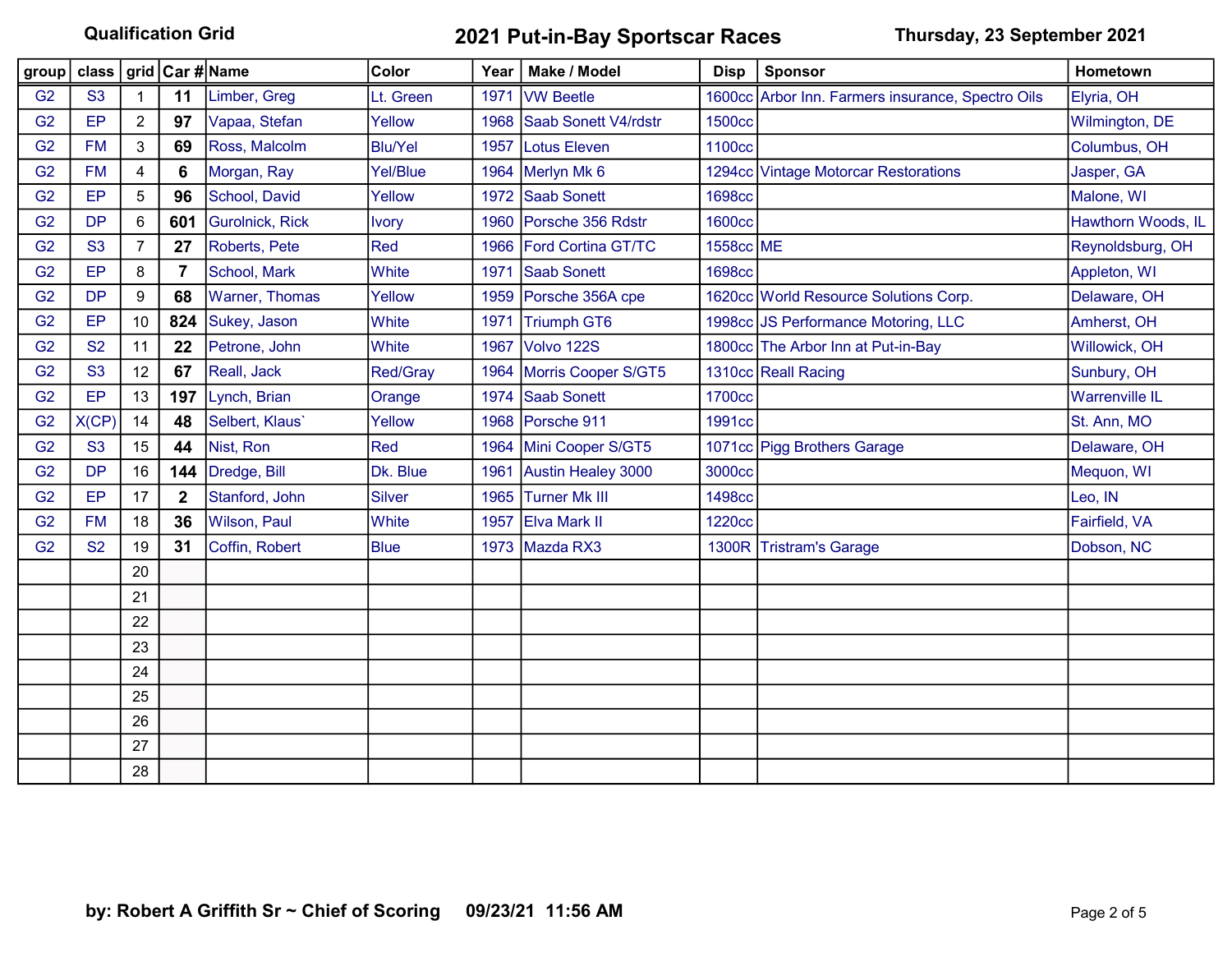Qualification Grid 2021 Put-in-Bay Sportscar Races Thursday, 23 September 2021

| group          | class   grid   Car #   Name |                |     |                        | <b>Color</b>   | Year | Make / Model                | <b>Disp</b>   | Sponsor                          | Hometown            |
|----------------|-----------------------------|----------------|-----|------------------------|----------------|------|-----------------------------|---------------|----------------------------------|---------------------|
| G <sub>3</sub> | <b>FP</b>                   |                | 54  | <b>Tirkala, Ferenc</b> | White          | 1971 | <b>Triumph Spitfire</b>     | <b>1296cc</b> |                                  | Covington, KY       |
| G <sub>3</sub> | <b>FP</b>                   | $\overline{c}$ | 151 | Kansa, Robert          | Yellow         | 1960 | <b>AH Sebring Sprite</b>    |               | 1275cc various                   | Akron, OH           |
| G <sub>3</sub> | <b>GM</b>                   | 3              | 148 | Gibson, David          | Alloy/Red      |      | 1958 VAY Special            |               | 1275cc Prestige Worldwide FB LLC | Fredericksburg, VA  |
| G <sub>3</sub> | <b>GM</b>                   | 4              | 118 | Lekanka, Mark          | Red            |      | 1952 MGTD                   | 1460cc        |                                  | Put in Bay, OH      |
| G <sub>3</sub> | <b>GM</b>                   | 5              | 283 | <b>Byrnes, Kurt</b>    | <b>Black</b>   | 1951 | <b>MG TD 1350</b>           | 1350cc        |                                  | Pittsburgh, PA      |
| G <sub>3</sub> | <b>FP</b>                   | 6              | 10  | Henry, Sean            | Green          | 1973 | <b>Triumph Spitfire</b>     | <b>1500cc</b> |                                  | Marysville, OH      |
| G <sub>3</sub> | <b>FP</b>                   | 7              | 77  | Vogel, Jim             | Red            | 1966 | <b>MG Midget</b>            |               | 1275cc Deb Vogel                 | Tallmadge, OH       |
| G <sub>3</sub> | <b>FP</b>                   | 8              | 81  | Sukey, Marty           | White          | 1964 | <b>Triumph Spitfire</b>     |               | 1296cc Team Sukey Triumphs       | Grafton, OH         |
| G <sub>3</sub> | <b>FP</b>                   | 9              | 94  | Goodwin, Carl          | <b>Blue</b>    |      | 1962 Austin Healey Sprite   | 1275cc        |                                  | Novelty, OH         |
| G <sub>3</sub> | FP/2                        | 10             | 153 | Babb, Brad             | Yellow         | 1966 | <b>Sunbeam Alpine</b>       |               | 1725cc M&B Motorsports           | Whitehouse, OH      |
| G <sub>3</sub> | <b>S4</b>                   | 11             | 997 | McConnell, Randy       | Grn/Wht        |      | 1962 AUSTIN Cooper          |               | 1275cc S&M MINIS                 | Lakewood, CO        |
| G <sub>3</sub> | FP/2                        | 12             | 70  | Anderson, David        | White          | 1963 | <b>Sunbeam Alpine</b>       | 1767cc        |                                  | Rochester Hills, MI |
| G <sub>3</sub> | FP/2                        | 13             | 98  | Polimeni, Ronald       | Green          | 1959 | Volvo PV-544                |               | 1800cc Odyssey House             | Capon Bridge, WV    |
| G <sub>3</sub> | <b>S4</b>                   | 14             | 191 | Thomas, Will           | <b>Maroon</b>  | 1965 | <b>Austin Mini Cooper</b>   |               | 1275cc GMT Racing                | New Fairfield, CT   |
| G <sub>3</sub> | <b>FP</b>                   | 15             | 64  | Sopher, Terry          | Red/Sil        | 1964 | <b>Triumph Spitfire</b>     | <b>1296cc</b> |                                  | Jacksonville, Fl    |
| G <sub>3</sub> | <b>FP</b>                   | 16             | 26  | Smith, Larry           | <b>Blue</b>    |      | 1962 MG Midget              |               | 1275cc Blue Tarp Racing          | Richmond, VA        |
| G <sub>3</sub> | <b>FP</b>                   | 17             | 344 | Pettenski, Nik         | White          |      | 1959 AH Sprite              | 1275cc        |                                  | Put in Bay, OH      |
| G <sub>3</sub> | <b>FP</b>                   | 18             | 53  | Smith, David           | Red            | 1959 | <b>Austin Healey Sprite</b> | 1275cc        | Small bore racing                | Carlisle, PA        |
| G <sub>3</sub> | FP/2                        | 19             | 38  | Oesterle, Dale         | Yellow         | 1962 | <b>Triumph Spitfire</b>     | 1450cc        |                                  | Powell, OH          |
| G <sub>3</sub> | FP/2                        | 20             | 02  | Reichert, Michael      | White          |      | 1972 Fiat 124 Spider        | <b>1600cc</b> |                                  | Put in Bay, OH      |
| G <sub>3</sub> | FP/2                        | 21             | 284 | Schnabel, J. Richard   | White          | 1961 | MG A, Mark II               |               | 1622cc Purple Patch Motorsports  | Waynesville, NC     |
| G <sub>3</sub> | FP/2                        | 22             | 194 | Shafer, Craig          | Green          |      | 1959 MG A                   | 1600cc none   |                                  | Somerset, PA        |
| G <sub>3</sub> | <b>GM</b>                   | 23             | 776 | Ford, Manley           | <b>Blue</b>    |      | 1952 MG TD                  | <b>1500cc</b> |                                  | Middleville, MI     |
| G <sub>3</sub> | <b>S4</b>                   | 24             | 8X  | Christ, Thomas         | <b>Blu/Yel</b> |      | 1964 Austin Mini Clubman    | 1275cc        |                                  | Columbus, OH        |
|                |                             | 25             |     |                        |                |      |                             |               |                                  |                     |
|                |                             | 26             |     |                        |                |      |                             |               |                                  |                     |
|                |                             | 27             |     |                        |                |      |                             |               |                                  |                     |
|                |                             | 28             |     |                        |                |      |                             |               |                                  |                     |
|                |                             | 29             |     |                        |                |      |                             |               |                                  |                     |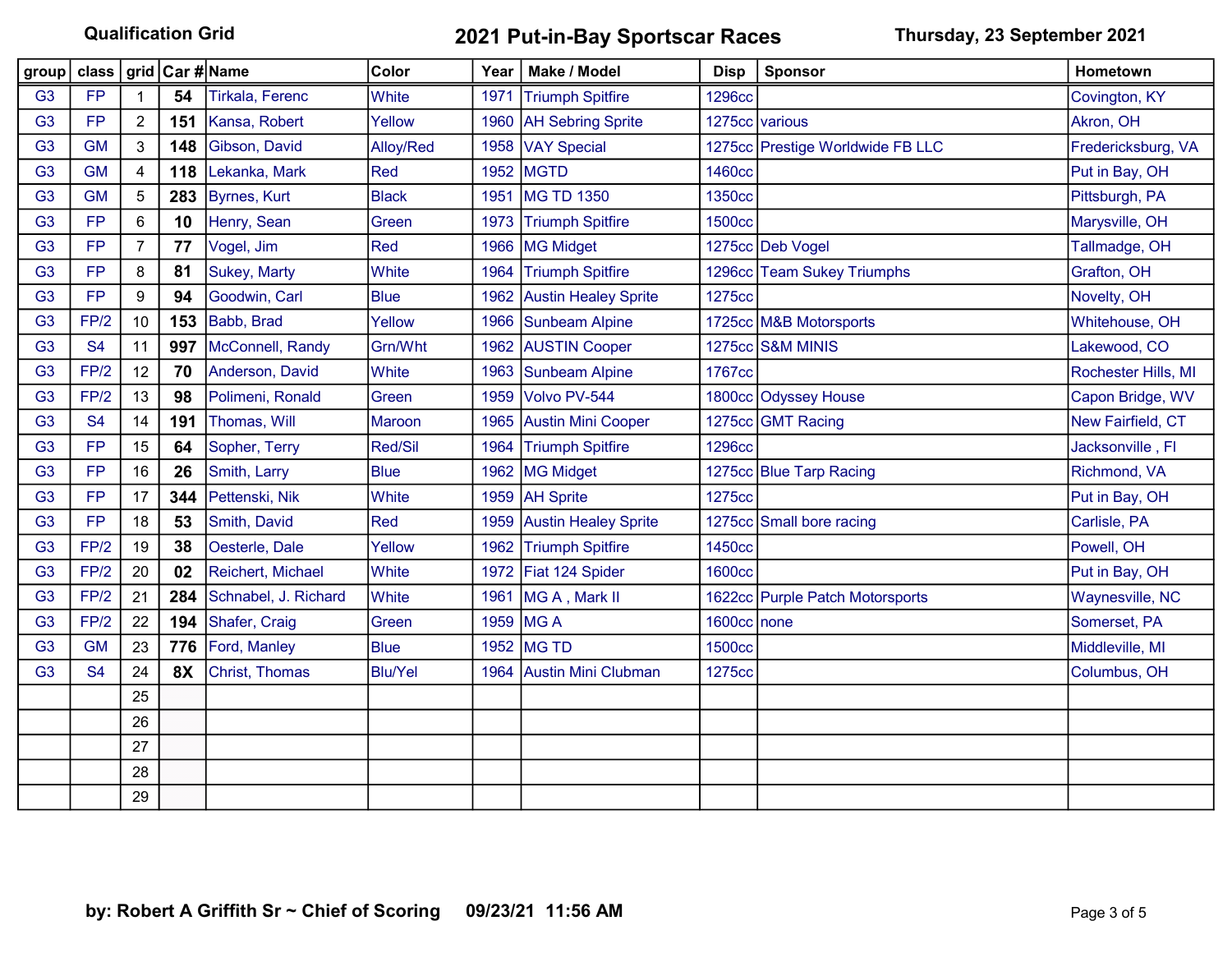Qualification Grid **2021 Put-in-Bay Sportscar Races** Thursday, 23 September 2021

| group          |           |                |     |                     | Color          |      | Year   Make / Model              | <b>Disp</b>  | Sponsor                                                  | Hometown                    |
|----------------|-----------|----------------|-----|---------------------|----------------|------|----------------------------------|--------------|----------------------------------------------------------|-----------------------------|
| G <sub>4</sub> | <b>GP</b> |                | 17  | Besst, Scott        | Yel/Blk        |      | 1959 Morgan 4/4                  |              | 1368cc Malvernlane Vintage                               | New Orleans, La             |
| G <sub>4</sub> | <b>HP</b> | $\overline{a}$ | 9   | Kelly, Don          | <b>Blue</b>    | 1961 | <b>Austin Healey Sprite Mk I</b> | <b>948cc</b> |                                                          | Rapid City, MI              |
| G <sub>4</sub> | HM        | 3              | 57  | Vapaa, Stefan'      | White          | 1959 | Saab Quantum Two                 | <b>750cc</b> |                                                          | Wilmington, DE              |
| G <sub>4</sub> | <b>HM</b> | 4              | 675 | Clemens, Kevin      | Red            | 1956 | Jabro 750                        | <b>750cc</b> | <b>HMOD</b>                                              | Warwick, RI                 |
| G <sub>4</sub> | <b>S5</b> | 5              | 60  | Payne, Ken'         | Green          | 1960 | Saab 93                          | <b>850cc</b> | <b>TOM COX/Vintage SAAB Racing Group</b>                 | Simpsonville, SC            |
| G <sub>4</sub> | <b>GP</b> | 6              | 73  | Besst, James        | Grn/Gld        |      | 1958 Morgan 4/4                  | 1340cc       |                                                          | Grove City, OH              |
| G <sub>4</sub> | <b>S5</b> | $\overline{7}$ | 93  | Winker, Tim         | <b>Black</b>   |      | 1960 Saab 93F                    | <b>850cc</b> | Vintage Ice And Gravel Rallye Racing Associa Saginaw, MN |                             |
| G <sub>4</sub> | HM        | 8              | 91  | Campbell, Richard   | Red            |      | 1959 Voigt/Crosley               | <b>750cc</b> |                                                          | Larchmont, NY               |
| G <sub>4</sub> | <b>HM</b> | 9              | 99  | Marquardt, Kurt     | Wht/Grn        | 1957 | Jabro Saab                       | <b>850cc</b> |                                                          | South Bend, IN              |
| G <sub>4</sub> | <b>HP</b> | 10             | 417 | Brown, Richard      | <b>Red/Wht</b> | 1960 | <b>Austin Healey Sprite</b>      | <b>998cc</b> |                                                          | Hampton Bays, NY            |
| G <sub>4</sub> | <b>HP</b> | 11             | 61  | Petkovic, Joseph    | White          | 1961 | <b>Austin Healey Sprite</b>      | <b>948cc</b> |                                                          | <b>Highland Heights, OH</b> |
| G <sub>4</sub> | <b>S5</b> | 12             | 251 | Christ Sr., Charles | Orange         | 1960 | Saab 93F                         | <b>850cc</b> | <b>Tomte Racing</b>                                      | Orwigsburg, PA              |
|                |           | 13             |     |                     |                |      |                                  |              |                                                          |                             |
|                |           | 14             |     |                     |                |      |                                  |              |                                                          |                             |
|                |           | 15             |     |                     |                |      |                                  |              |                                                          |                             |
|                |           | 16             |     |                     |                |      |                                  |              |                                                          |                             |
|                |           | 17             |     |                     |                |      |                                  |              |                                                          |                             |
|                |           | 18             |     |                     |                |      |                                  |              |                                                          |                             |
|                |           | 19             |     |                     |                |      |                                  |              |                                                          |                             |
|                |           | 20             |     |                     |                |      |                                  |              |                                                          |                             |
|                |           | 21             |     |                     |                |      |                                  |              |                                                          |                             |
|                |           | 22             |     |                     |                |      |                                  |              |                                                          |                             |
|                |           | 23             |     |                     |                |      |                                  |              |                                                          |                             |
|                |           | 24             |     |                     |                |      |                                  |              |                                                          |                             |
|                |           | 25             |     |                     |                |      |                                  |              |                                                          |                             |
|                |           | 26             |     |                     |                |      |                                  |              |                                                          |                             |
|                |           | 27             |     |                     |                |      |                                  |              |                                                          |                             |
|                |           | 28             |     |                     |                |      |                                  |              |                                                          |                             |